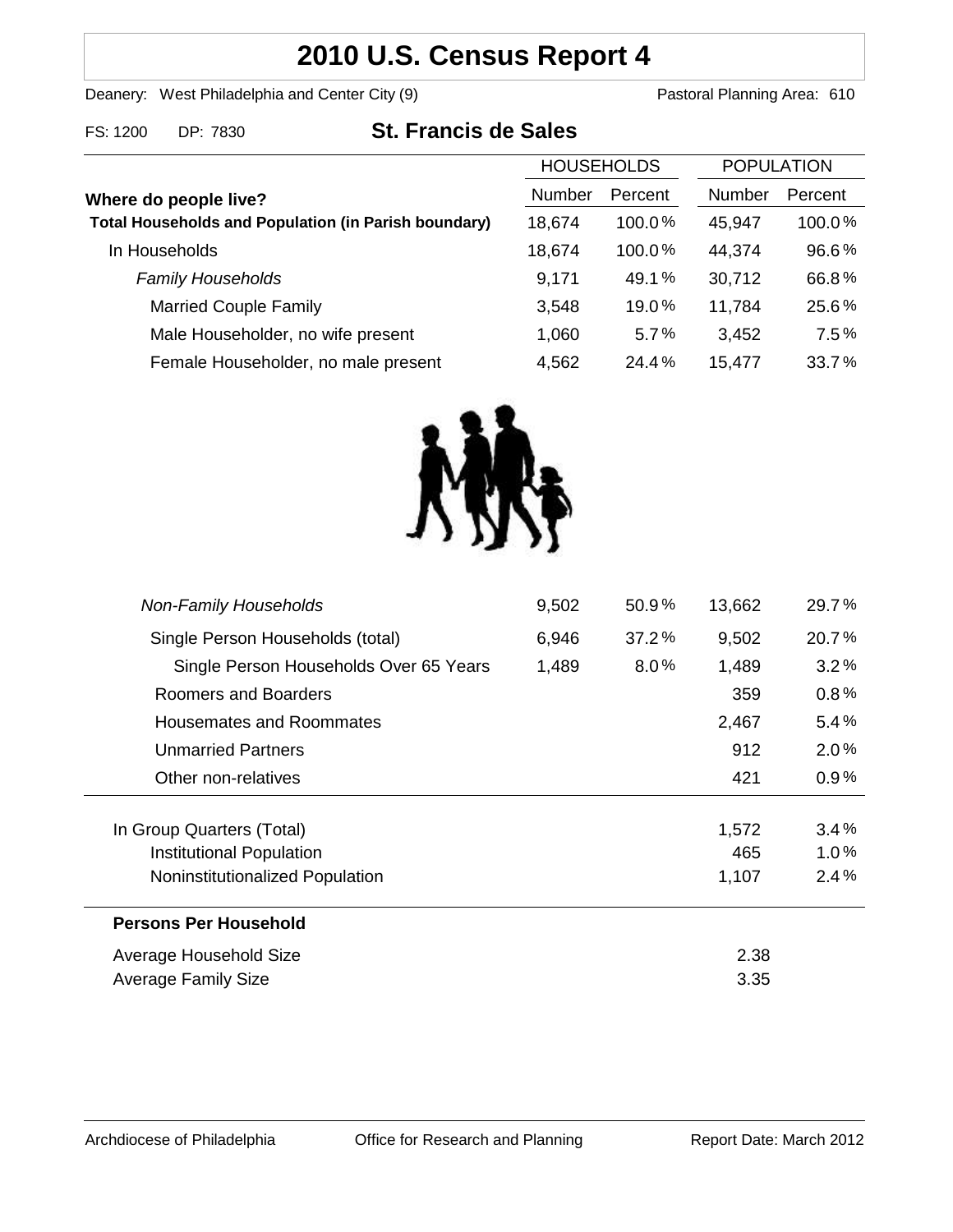# **2010 U.S. Census Report 4**

Deanery: West Philadelphia and Center City (9) Deanery: West Philadelphia and Center City (9)

FS: 1200 DP: 7830 **St. Francis de Sales**

|                                                      |        | <b>POPULATION</b> |  |
|------------------------------------------------------|--------|-------------------|--|
| Where do Children - Under Age 18 Live?               | Number | Percent           |  |
| Total Children - Under Age 18 (in Parish boundary)   | 9,779  | 100.0%            |  |
| In Households                                        | 9,742  | 99.6%             |  |
| Householder or spouse is under 18                    | 9      | 0.1%              |  |
| With Related:                                        |        |                   |  |
| Married-Couple Family                                | 2,481  | 25.4%             |  |
| Male Householder, No Wife Present                    | 713    | 7.3%              |  |
| Female Householder, No Husband Present               | 4,135  | 42.3%             |  |
| <b>Other Related Householder</b>                     | 524    | 5.4%              |  |
| <b>With Non-Relatives</b>                            | 171    | 1.7%              |  |
| <b>Grandparent Householder</b>                       | 1,709  | 17.5%             |  |
| In Group Quarters                                    | 37     | 0.4%              |  |
| Institutionalized population                         | 9      | 0.1%              |  |
| Noninstitutionalized population                      | 28     | 0.3%              |  |
| Where do Adults - Age 65 and Older - Live?           |        |                   |  |
| Total Adults - Age 65 and Older (in Parish boundary) | 4,812  | 100.0%            |  |
| In Households                                        | 4,433  | 92.1%             |  |
| Family Households:                                   | 2,724  | 56.6%             |  |
| Is Householder or Spouse                             | 2,247  | 46.7%             |  |
| With Other Relative Householder                      | 162    | 3.4%              |  |
| With Non-Related Householder                         | 66     | 1.4%              |  |
| is Parent                                            | 220    | 4.6%              |  |
| is Parent-in-Law                                     | 28     | 0.6%              |  |
| In Non-family Households:                            | 1,709  | 35.5%             |  |
| Male Living Alone                                    | 503    | 10.4%             |  |
| Male not Living Alone                                | 63     | $1.3\%$           |  |
| Female Living Alone                                  | 987    | 20.5%             |  |
| Female not Living Alone                              | 58     | 1.2%              |  |
| Other                                                | 99     | 2.1%              |  |
| In Group Quarters                                    | 380    | 7.9%              |  |
| Institutionalized population                         | 322    | 6.7%              |  |
| Noninstitutionalized population                      | 58     | 1.2%              |  |
| <b>Housing Units in the Parish boundary</b>          |        |                   |  |
| <b>Total Housing Units</b>                           | 21,637 | 100.0%            |  |
| Occupied                                             | 18,674 | 86.3%             |  |
| Owner-Occupied                                       | 7,490  | 34.6%             |  |
| Renter-Occupied                                      | 11,184 | 51.7%             |  |
| Vacant                                               | 2,963  | 13.7%             |  |

Archdiocese of Philadelphia **Office for Research and Planning** Report Date: March 2012